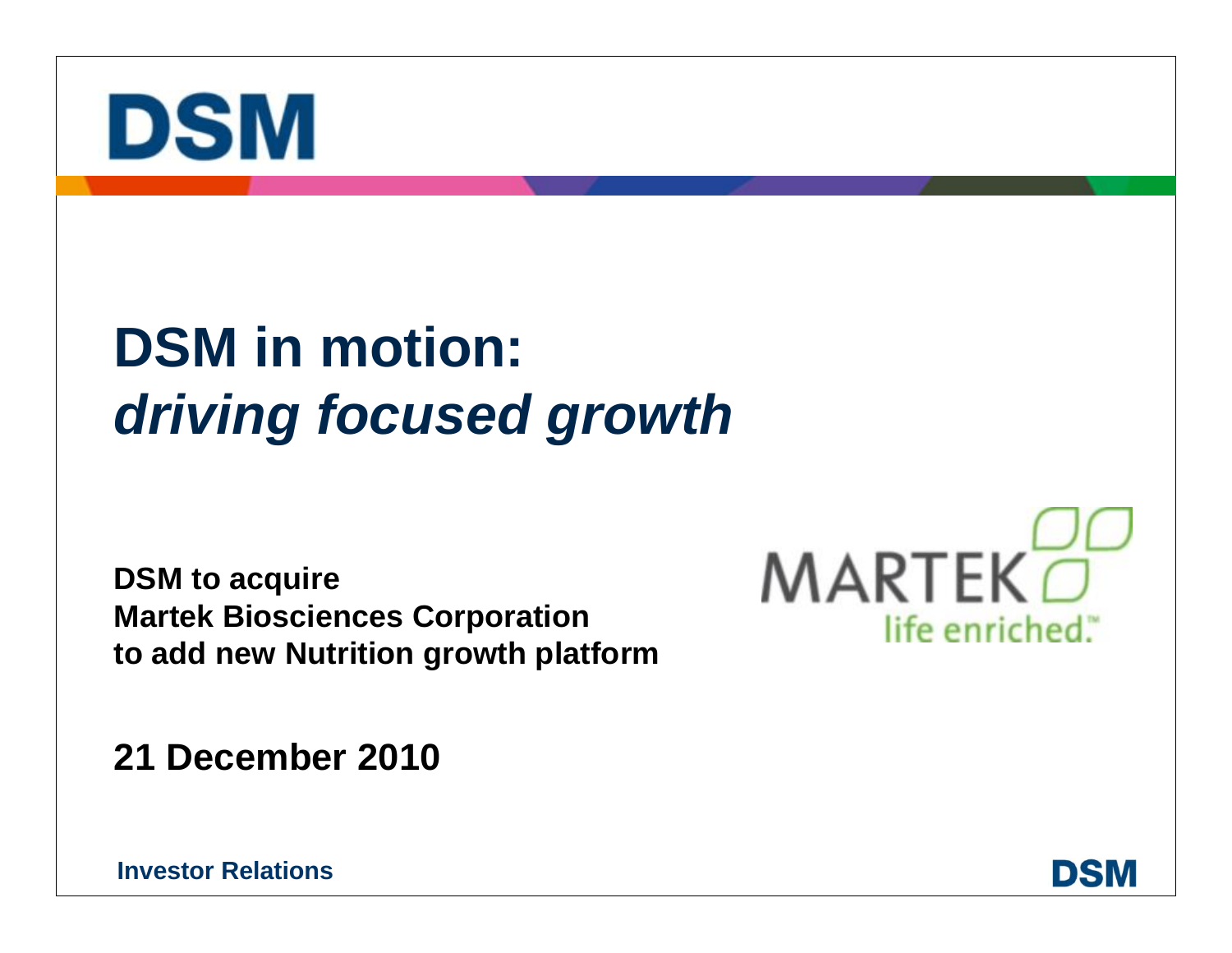## **Additional information**

The tender offer described in this news release has not yet been commenced. This news release and the description contained herein is neither an offer to purchase nor a solicitation of an offer to sell shares of Martek. At the time the tender offer is commenced, DSM and its wholly-owned subsidiary, Greenback Acquisition Corporation, intend to file a Tender Offer Statement on Schedule TO containing an offer to purchase, a form of letter of transmittal and other documents relating to the tender offer and Martek intends to file a Solicitation/ Recommendation Statement on Schedule 14D-9 with respect to the tender offer. DSM, Greenback Acquisition Corporation and Martek intend to mail these documents to the stockholders of Martek. These documents will contain important information about the tender offer and stockholders of Martek are urged to read them carefully when they become available. Stockholders of Martek will be able to obtain a free copy of these documents (when they become available) and other documents filed by Martek, DSM or Greenback Acquisition Corporation with the Securities and Exchange Commission at the website maintained by the SEC at [www.sec.gov.](http://www.sec.gov./) In addition, stockholders will be able to obtain a free copy of these documents (when they become available) from the information agent named in the offer to purchase or from DSM.

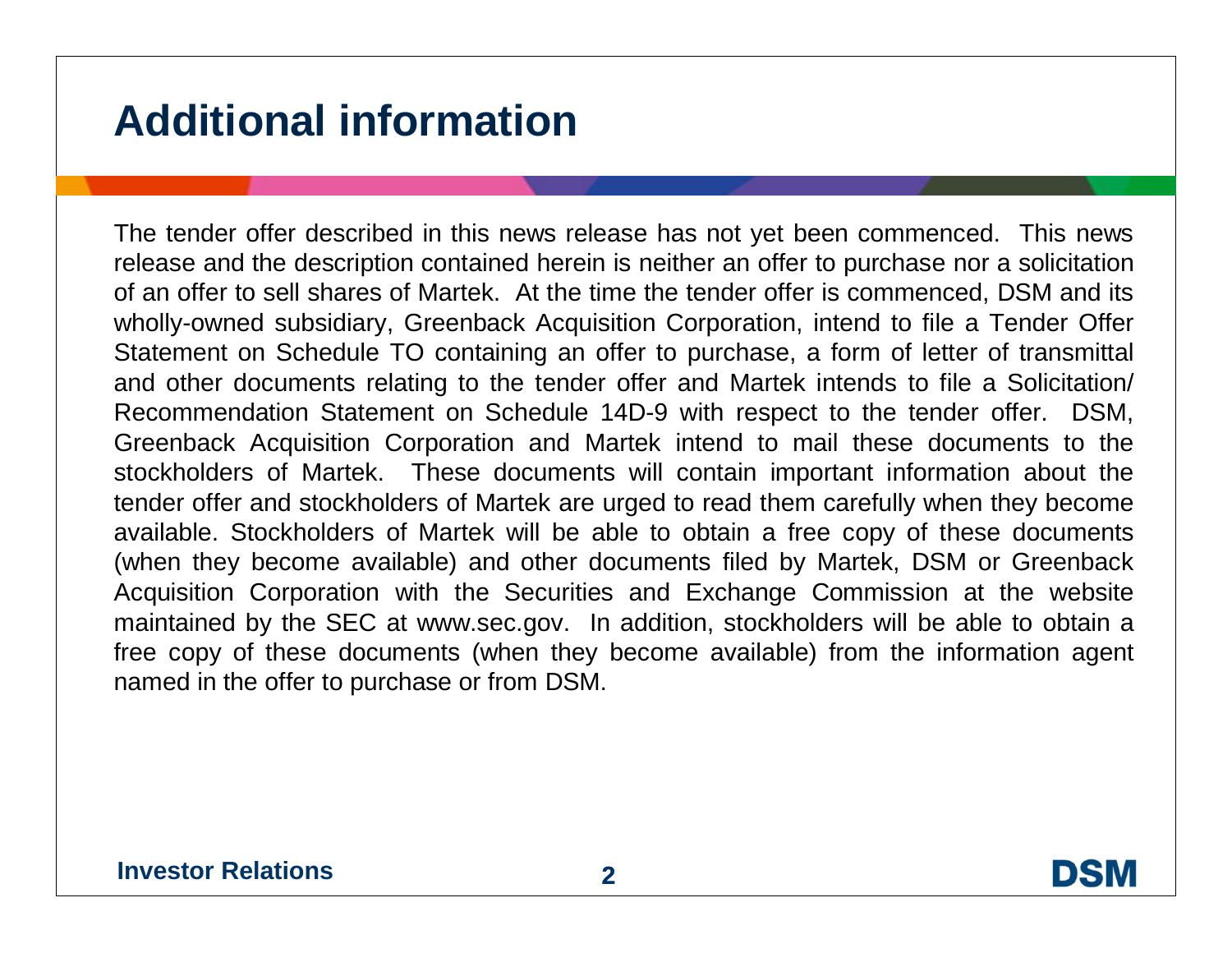## **Forward looking information**

This presentation contains certain forward looking statements that involve a number of risks and uncertainties. Such statements are qualified by the inherent risks and uncertainties surrounding future expectations generally, and also may materially differ from actual future experience involving any one or more of such statements. Such risks and uncertainties include: uncertainties as to the timing of the tender offer and merger; uncertainties as to how many Martek stockholders will tender their stock in the offer; the risk that competing offers will be made; the possibility that various closing conditions for the transaction may not be satisfied or waived, including that a governmental entity may prohibit, delay or refuse to grant approval for the consummation of the transaction; any conditions imposed in connection with consummation of the tender offer and the merger; satisfaction of various other conditions to the completion of the tender offer and the merger contemplated by the merger agreement; and other risk factors as set forth from time to time in DSM's Annual Report and in filings with the SEC including, but not limited to, Part I, Item 1A of Martek's Form 10-K for the fiscal year ended October 31, 2009, other Martek reports on Form 10-K, Form 10-Q and Form 8-K and, when made, DSM's Schedule TO and related documentation and Martek's Schedule 14D-9 to be filed in connection with the tender offer. The inclusion of a forward-looking statement herein should not be regarded as a representation by DSM or Martek that DSM's or Martek's objectives will be achieved. DSM and Martek undertake no obligation to publicly update forward-looking statements, whether as a result of new information, future events or otherwise.

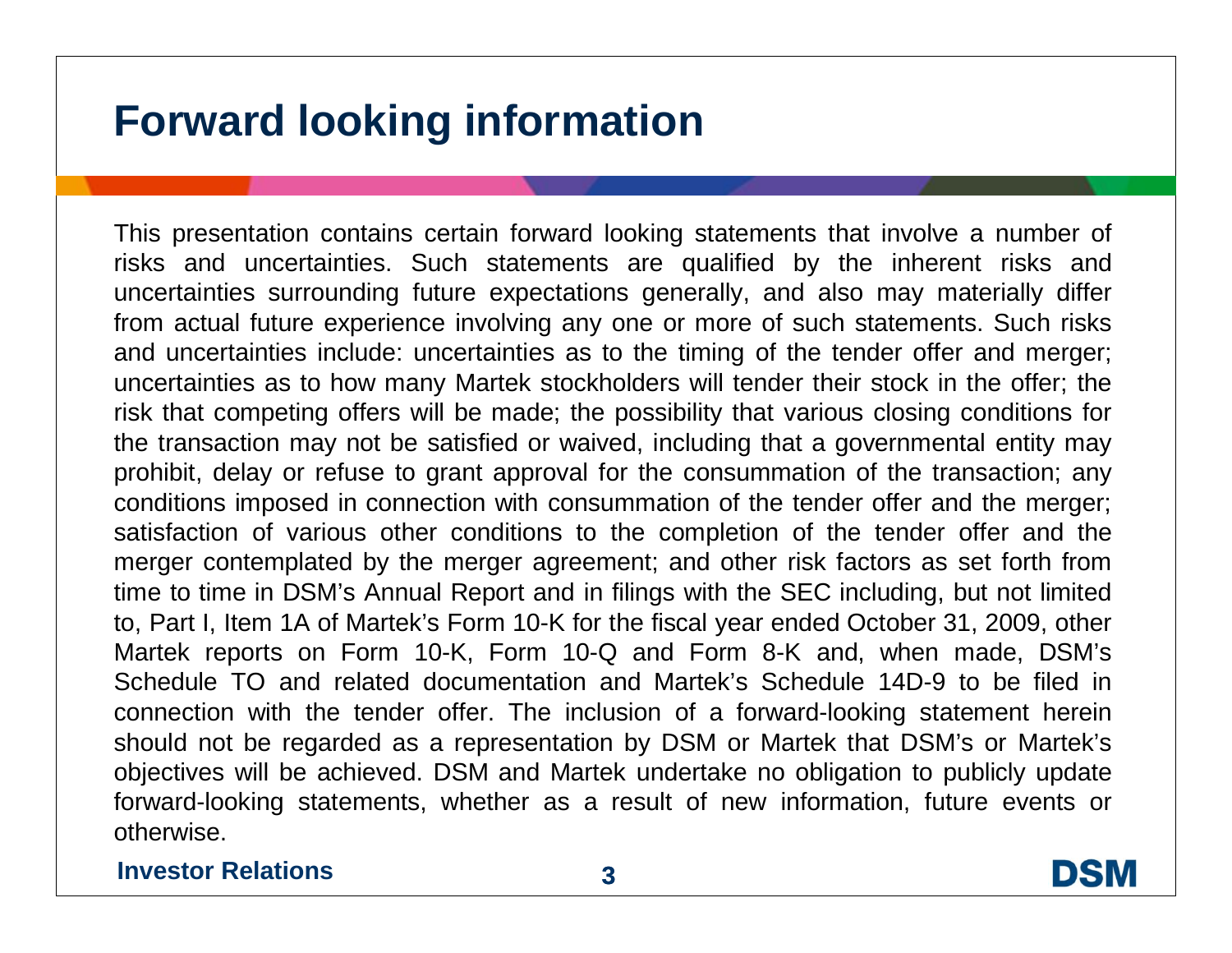## **Martek adds a new growth platform to Nutrition**

- Fully supports DSM's growth strategy as a Life Sciences and Materials Sciences company
- Consistent with DSM Nutrition's strategy: "*continued value growth*"
- Adds new growth platform for natural, healthy PUFA(\*) nutrition ingredients
- Martek is a leader, especially in Infant Formula Nutrition applications
- Positions DSM as leader in PUFAs and Infant Nutrition, strengthens US presence, expands DSM's biotechnology platform
- Amerifit provides an additional marketing channel for DSM ingredients
- Growth accelerated by DSM's global market reach, technology base and application skill capabilities, its insights in food and beverage and global dietary supplements and its strength in industrial biotechnology and related applications
- Longstanding relationship between DSM and Martek with complementary IP
- Acquisition is immediately EPS accretive

### **Committed to delivering on continued value growth in Nutrition**

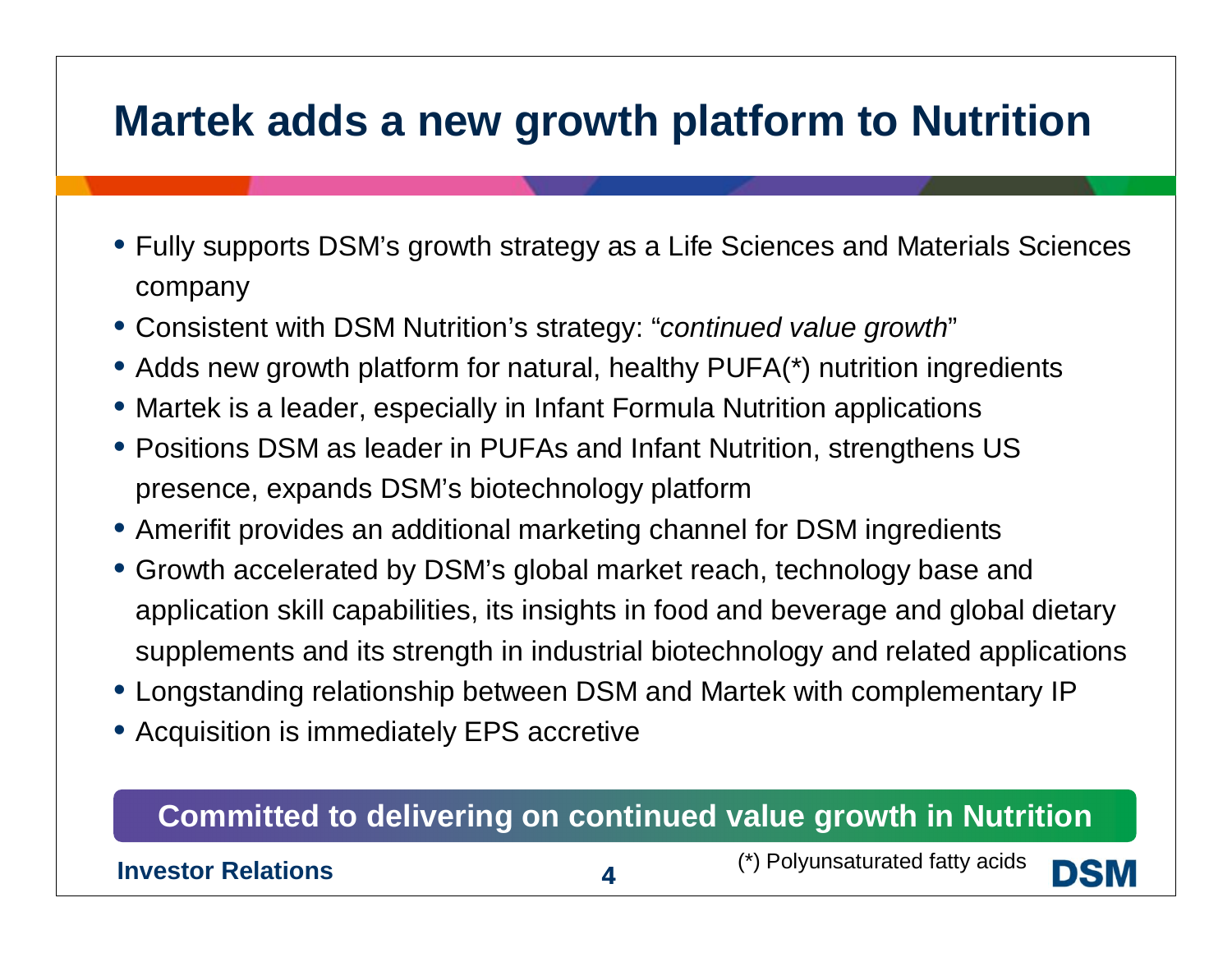### **Transaction overview**

- \$31.50 per share in cash, Total consideration of US\$ 1,087 million
	- Represents a premium of 35% to Martek's closing share price on Dec 20, 2010 (NASDAQ:MATK)
	- Martek carried a net cash balance of \$64 mln on Oct 31, 2010
	- Martek has acquired Amerifit in February 2010 for \$ 218 mln
- All cash offer, approved by the DSM Supervisory Board
- Tender process expected to close in February 2011, and transaction expected to close in first or second quarter 2011
- Martek Board of Directors recommends the offer
- Subject to customary conditions to closing
	- Minimum acceptance threshold of at least a majority of Martek shares on a fully diluted basis
	- Regulatory review and approvals
- Martek employs some 600 people, headquartered in Columbia, MD, with additional facilities in Colorado, Kentucky, South Carolina and Connecticut.

### **Attractive transaction for both DSM and Martek shareholders**

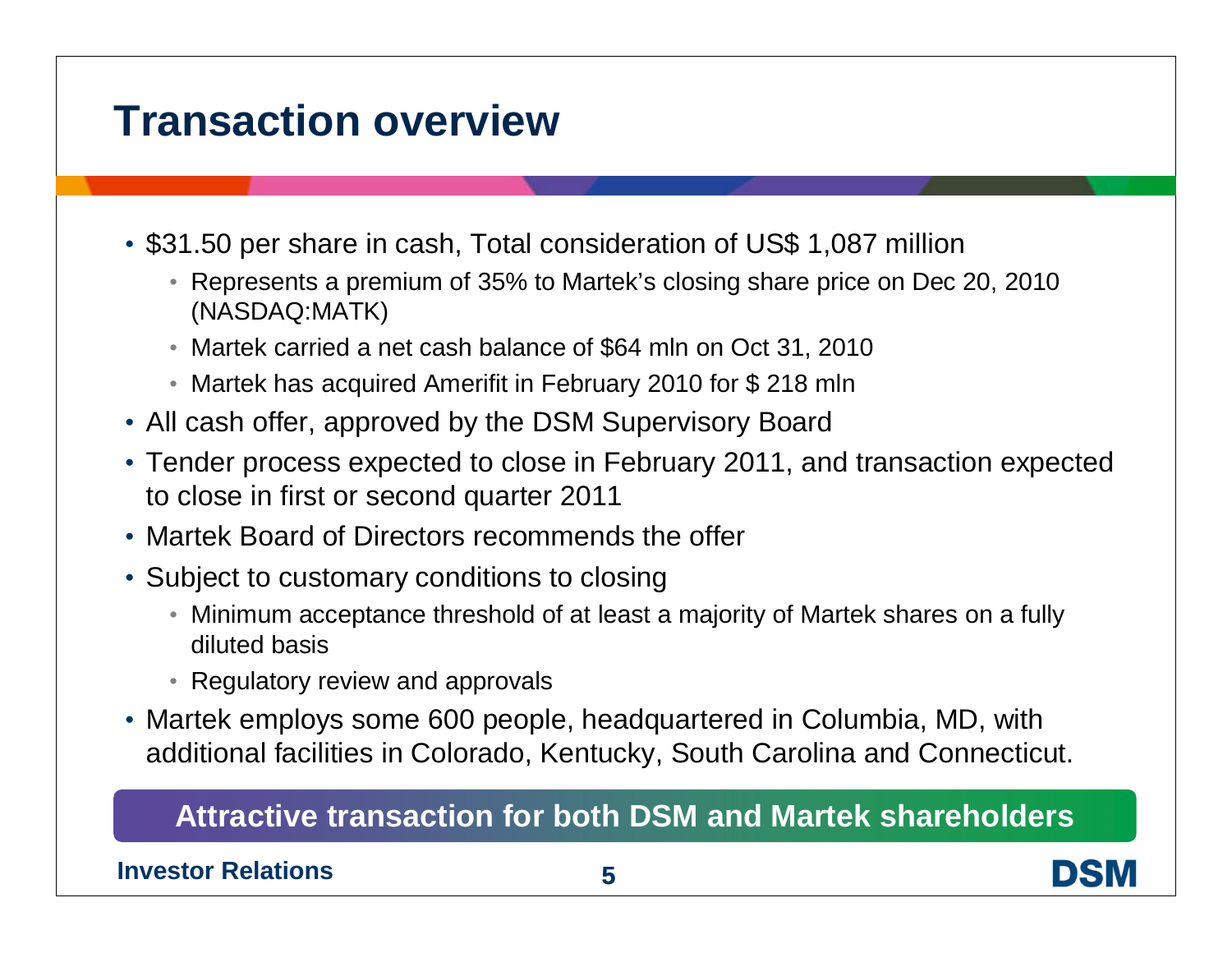## **Strategic rationale**

- PUFAs are clinically proven to have important human health benefits
	- one of the largest, fast growing health ingredients introduced in recent history
- Martek is a leader in this field with strong position, especially in Infant Nutrition applications
- The acquisition of Martek
	- positions DSM as a leader in PUFAs and in Infant Nutrition
	- Greatly strengthens DSM's presence in the United States
	- expands DSM's technology platform in the field of algal fermentation
- Martek's growth globally will be accelerated by
	- DSM's global market reach, technology base and application skill capabilities
	- DSM's insights in food and beverage and dietary supplement markets
	- DSM's strength in industrial biotechnology and related applications

### **A very good match with DSM in an attractive growth segment**

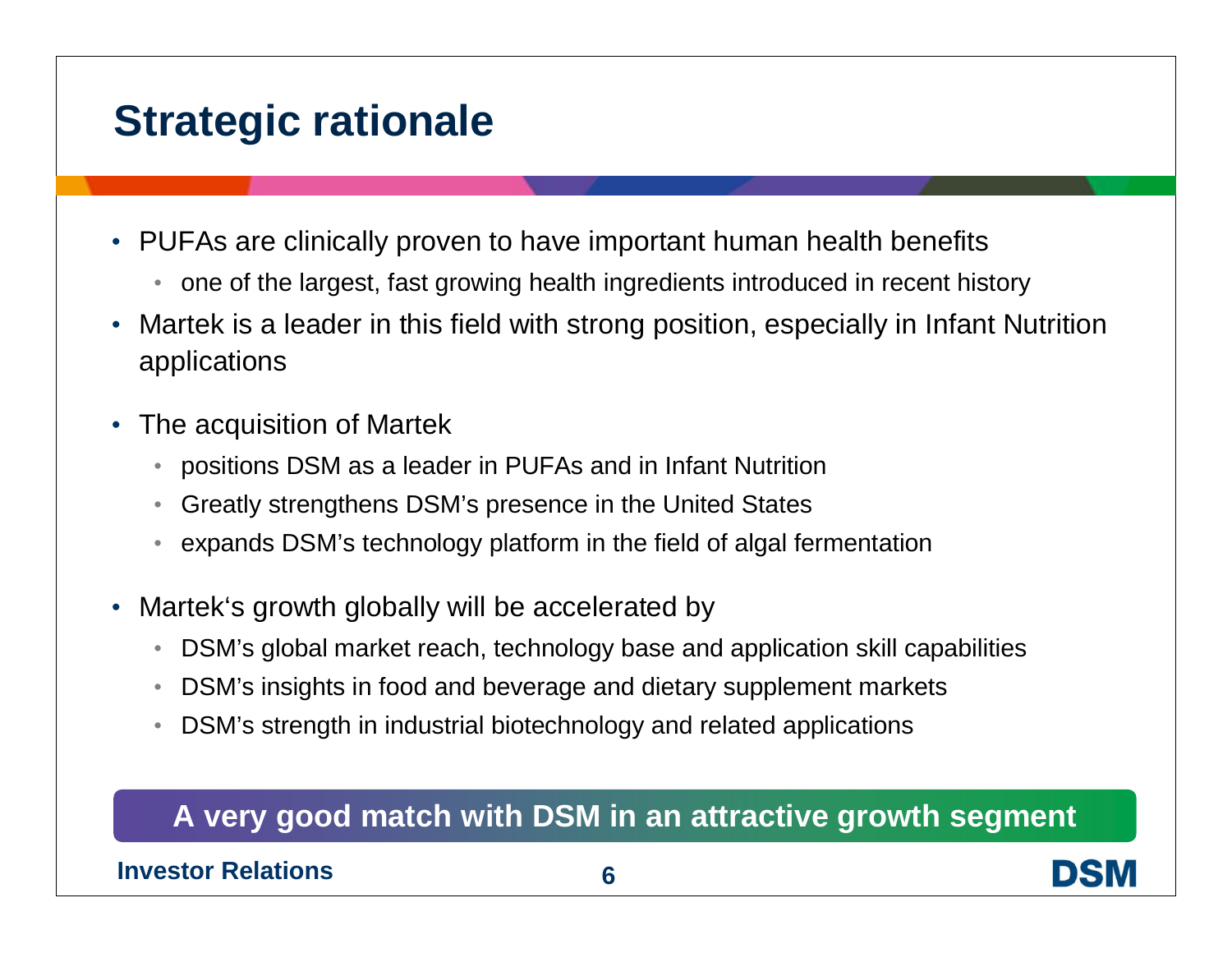## **Martek: A market leader in a high growth market**

- Leader in PUFAs, especially microbial DHA and ARA for infant formula (IF)
	- Serve most major global IF customers
	- Secured contracts with IF leaders (2014 2016)
- Unique technology platform based on algae
	- Expertise in development and production of high value products from microbial sources
	- Focus on DHA & ARA, and expanding platforms in lipids, protein and carbohydrate technologies
	- Strong IP position
- On-going expansion outside of IF
	- DHA & ARA in other food markets, feed and supplements
	- Branded consumer health products (Amerifit)
	- Next generation products / technology platforms
- Attractive financial profile
	- \$450 million sales in FY2010
	- Estimated EBITDA \$115-\$120 million



Note: 10/31 fiscal year end; revenue breakdown based on FY2010

#### **Product breakdown**



### **High value products in unique market segments**

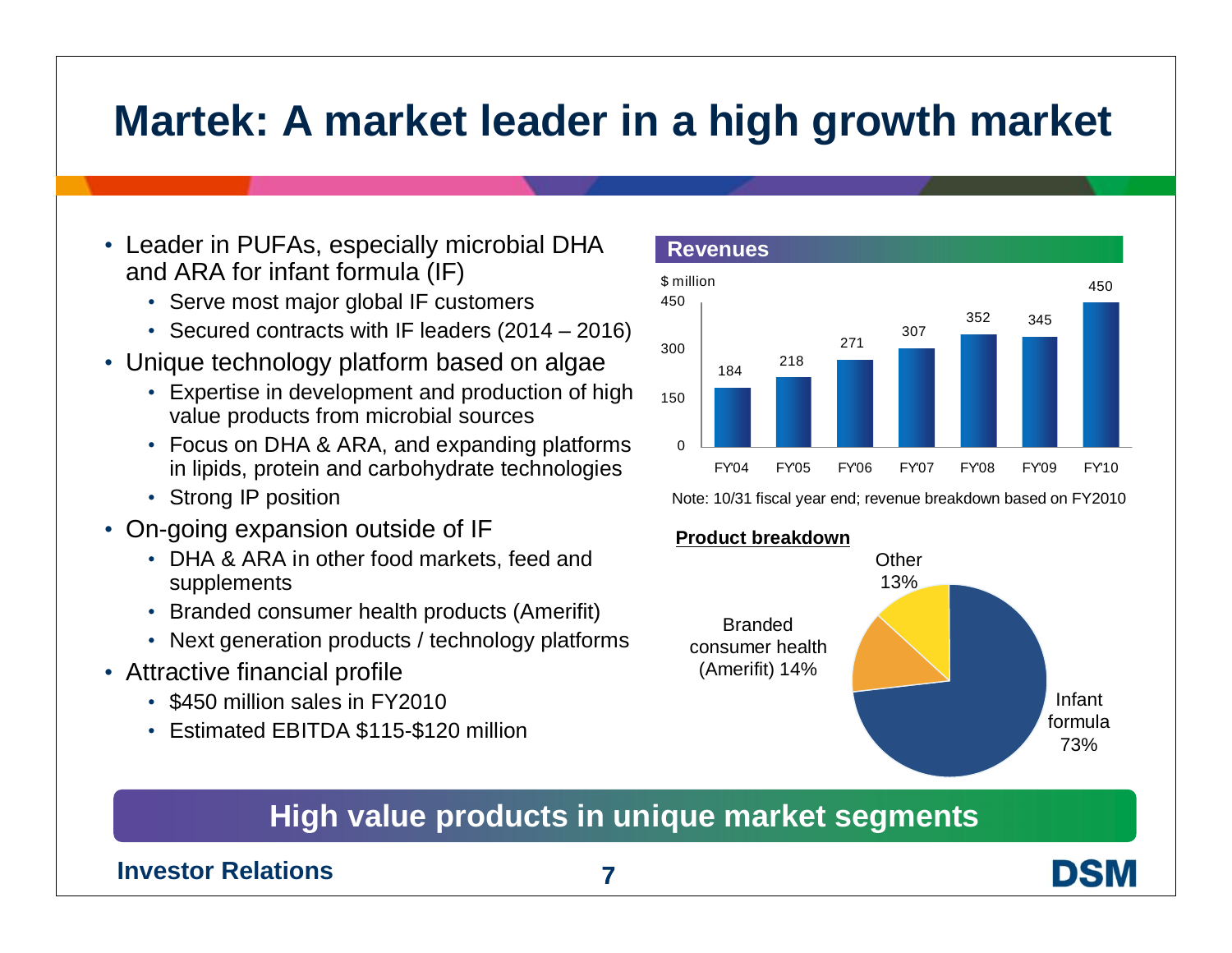## **Leader in Omega-3 and Omega-6**

#### *life'sDHA***™**

- Produced from algae, a microbial source of DocosaHexaenoic Acid (DHA)
- Long-chain polyunsaturated Omega-3 fatty acid (PUFA), important for brain, eye and heart health throughout the lifecycle
- Applications include infant formulas, dietary supplements, products for pregnant and nursing women, food and beverages, animal nutrition and health

#### *life'sARA***™**

- Long-chain polyunsaturated Omega-6 fatty acid produced from fungus
- Naturally found in breast milk, important for proper infant brain development and physical growth







DSM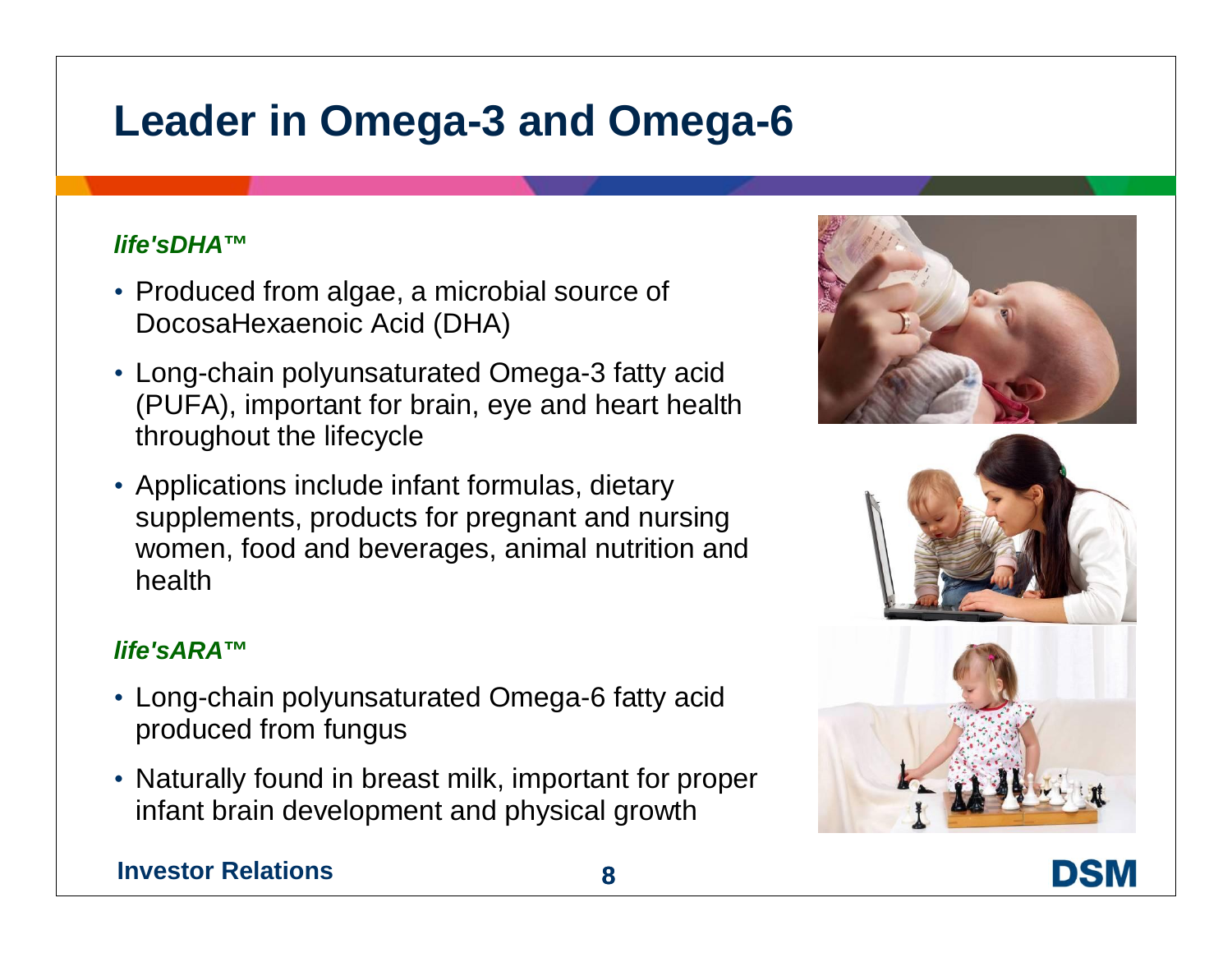## **Infant Formula: significant growth opportunities**

- Nearly 100% of US IF brands fortified with DHA and ARA
- Push into international markets by Martek additional, large growth potential
- DSM has significant experience in commercializing products in European food markets
- High Growth Economies represent a major growth opportunity
	- Increasingly wealthy populations
	- Urbanization
	- Brand premium for Western products
	- Vegetarian solution key for Indian market

### **DSM will help to accelerate Martek growth outside the US**

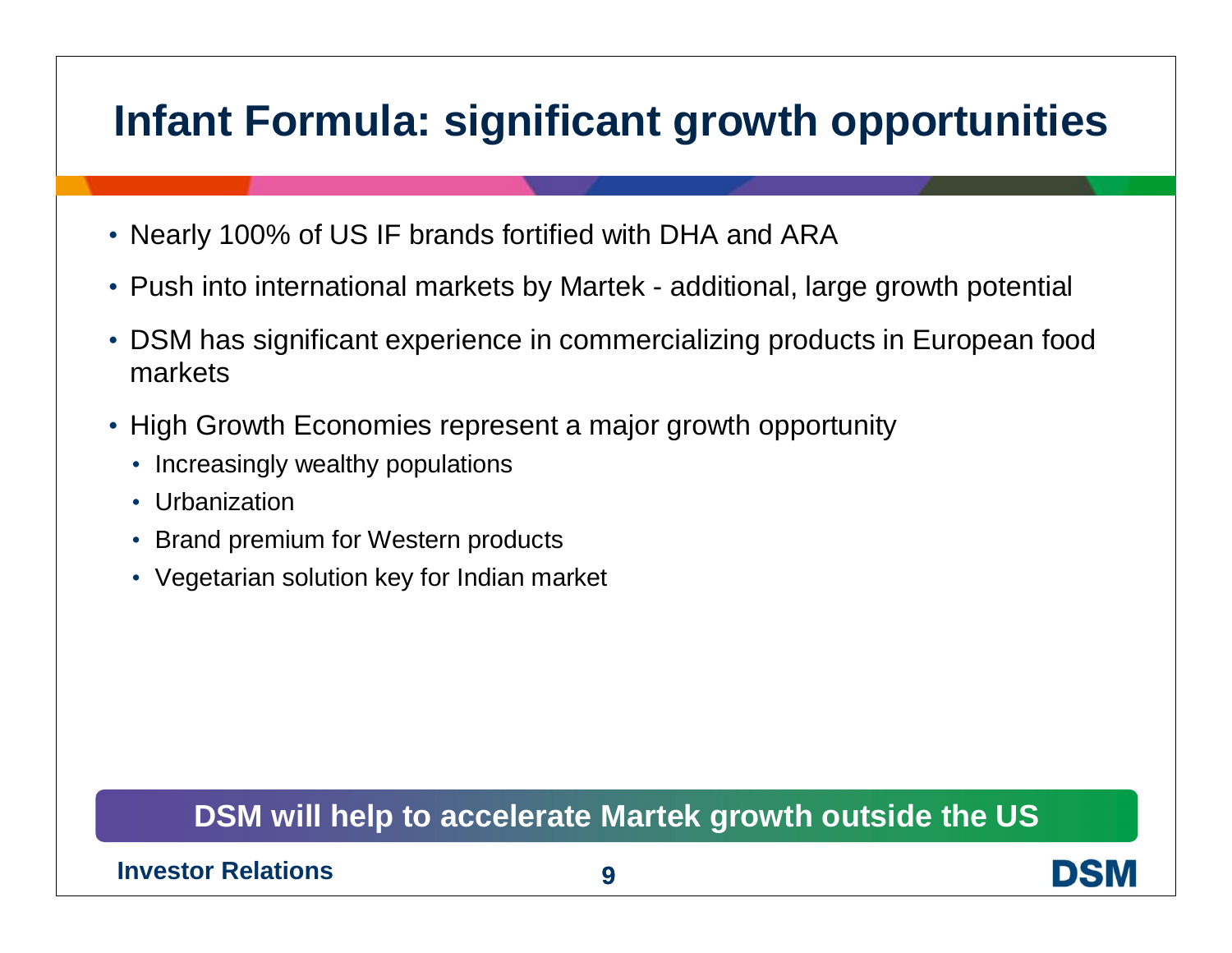## **Complementary technology platform, intellectual property and innovation pipeline**

|                   | $MARTEK\Box$                                                 | life enriched                                            |                                                   |                                             |  |
|-------------------|--------------------------------------------------------------|----------------------------------------------------------|---------------------------------------------------|---------------------------------------------|--|
|                   |                                                              |                                                          |                                                   |                                             |  |
|                   |                                                              |                                                          |                                                   |                                             |  |
|                   |                                                              |                                                          |                                                   |                                             |  |
|                   |                                                              |                                                          |                                                   |                                             |  |
|                   |                                                              |                                                          |                                                   |                                             |  |
|                   | <b>Project Pipeline Overview</b>                             |                                                          |                                                   |                                             |  |
|                   |                                                              |                                                          |                                                   |                                             |  |
|                   | Project                                                      | <b>Description</b>                                       | <b>Channel</b>                                    | <b>Expected</b><br><b>Commercialization</b> |  |
|                   | <b>MIDAS Study</b>                                           | Improved cognitive function in healthy<br>adults         |                                                   | 2011                                        |  |
| Term              | Microbial EPA/DHA                                            | Algal EPA+DHA oil similar to higher<br>quality fish oils |                                                   | 2011                                        |  |
| Near <sup>-</sup> | <b>DHA Combination Products/</b><br>Amerifit line extensions | Nutritional supplements with DHA +<br>other ingredients  |                                                   | 2011                                        |  |
|                   | <b>Next Generation IF DHA</b>                                | Lower cost algal DHA oil for infant<br>formula           | MARTE                                             | 2013                                        |  |
|                   | <b>Description</b><br>Project<br>Partner                     |                                                          |                                                   |                                             |  |
|                   | <b>Therapeutic Proteins</b>                                  | Algal-based protein expression platform                  |                                                   | <b>Confidential</b>                         |  |
|                   | <b>Microbial Biofuels</b>                                    | Conversion of sugar into biodiesel through fermentation  |                                                   |                                             |  |
|                   | Seed Oil DHA                                                 | Oilseed-based production system for DHA                  |                                                   | Dow AgroSciences                            |  |
| Term              |                                                              | 90+% pure DHA product for therapeutic applications       |                                                   | <b>TBD</b>                                  |  |
|                   | <b>High Purity DHA</b>                                       |                                                          | Chondroitin production via bacterial fermentation |                                             |  |
| Longer            | Chondroitin                                                  |                                                          |                                                   | <b>SEIKAGAKU</b>                            |  |



- Over 350 patents
- Over 500 pending patent applications
- Strong algae based biotech platform
- Adds to DSM's biotechnology pipeline and portfolio of opportunities

### **Combining technologies will accelerate innovative growth**

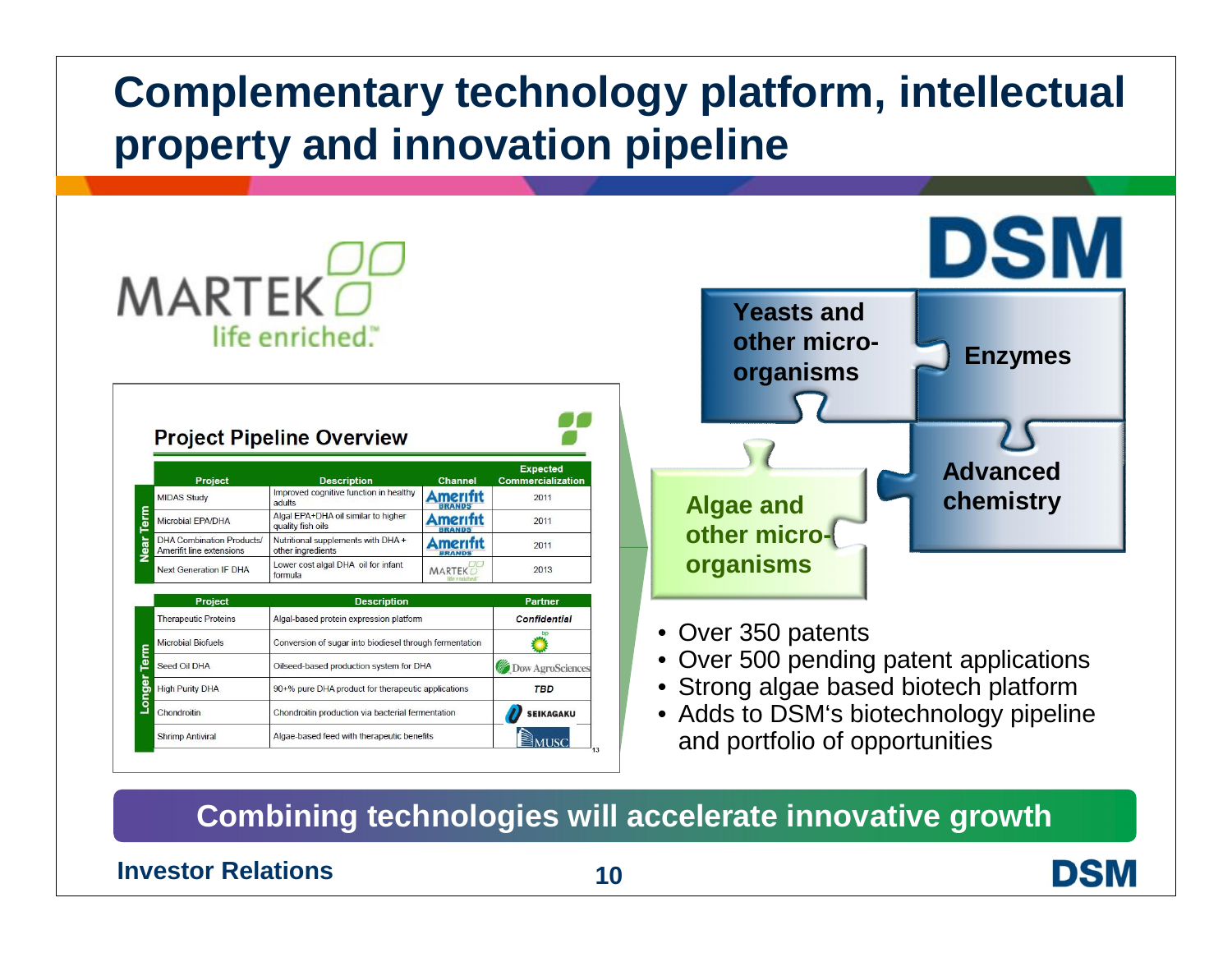## **Opportunities in new markets**

| Dietary<br><b>Supplements</b> | • Providing an alternative Omega-3 for the vegetarian market;<br>brain health focused supplements |
|-------------------------------|---------------------------------------------------------------------------------------------------|
| Food &<br><b>Beverage</b>     | • Providing a microbial Omega-3 health ingredient                                                 |
| Feed                          | • Providing a sustainable substitute for fish oil                                                 |
| B <sub>2</sub> C              | • Amerifit provides additional channels for DSM ingredients                                       |
|                               |                                                                                                   |

**DSM's platform in other markets will help to accelerate growth**

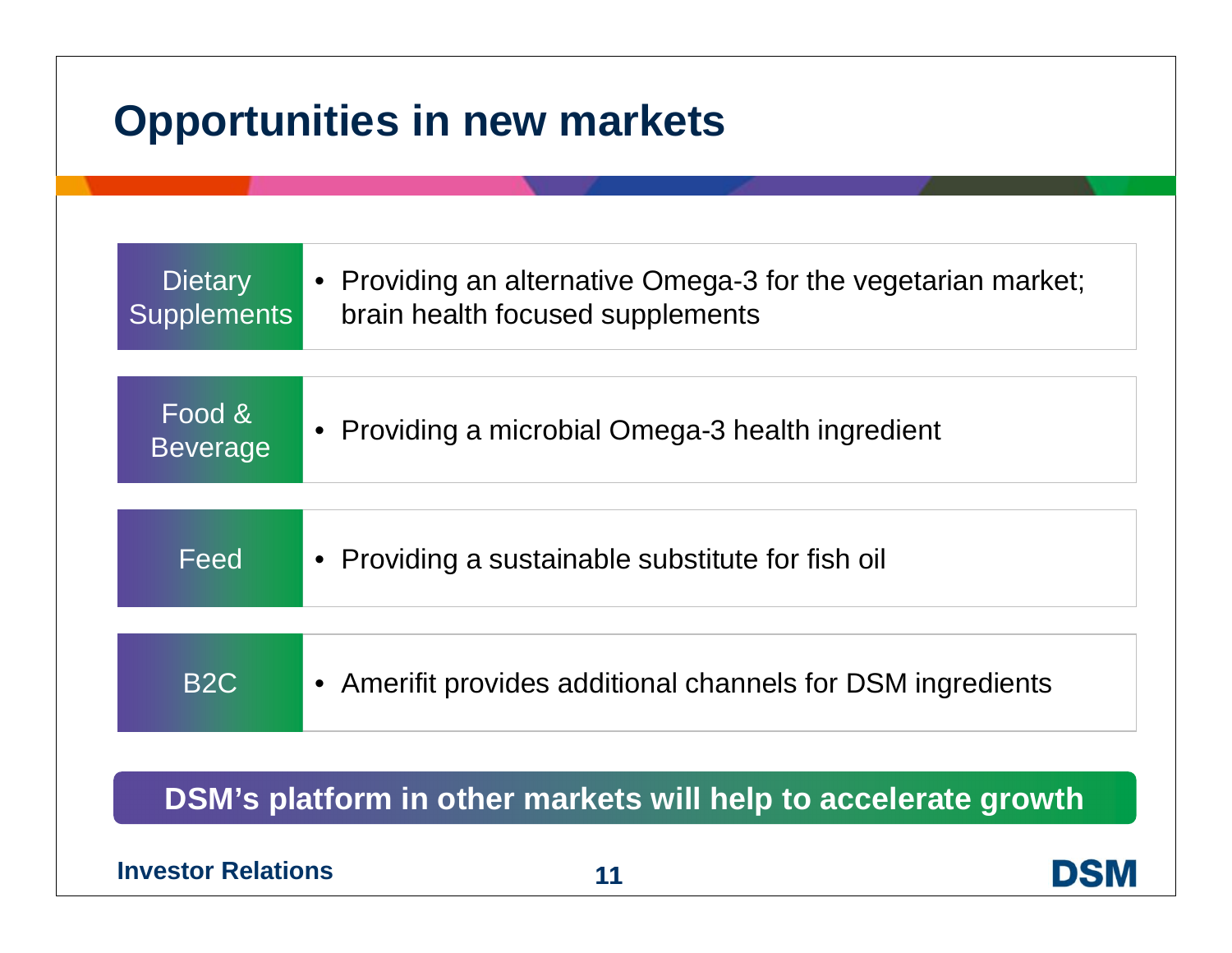## **Exciting step in Nutrition's value growth strategy**

- Use innovation headroom for further differentiation
- Selective acquisitions to leverage unique infrastructure / market access
- Leverage DSM's strong position towards naturals trend
- Improve cost position at par **beyond** with best of industry

### Acquisition of Martek

- Adds new growth platforms in healthy and natural PUFA ingredients
- DSM will leverage its technology base, application skills, and global market reach to channel Martek's products faster into other regions, applications and market segments.
- Attractive and complementary biotechnology platform based on algae for applications in nutrition and

### **Acquisition supports DSM Nutrition strategic aspirations**

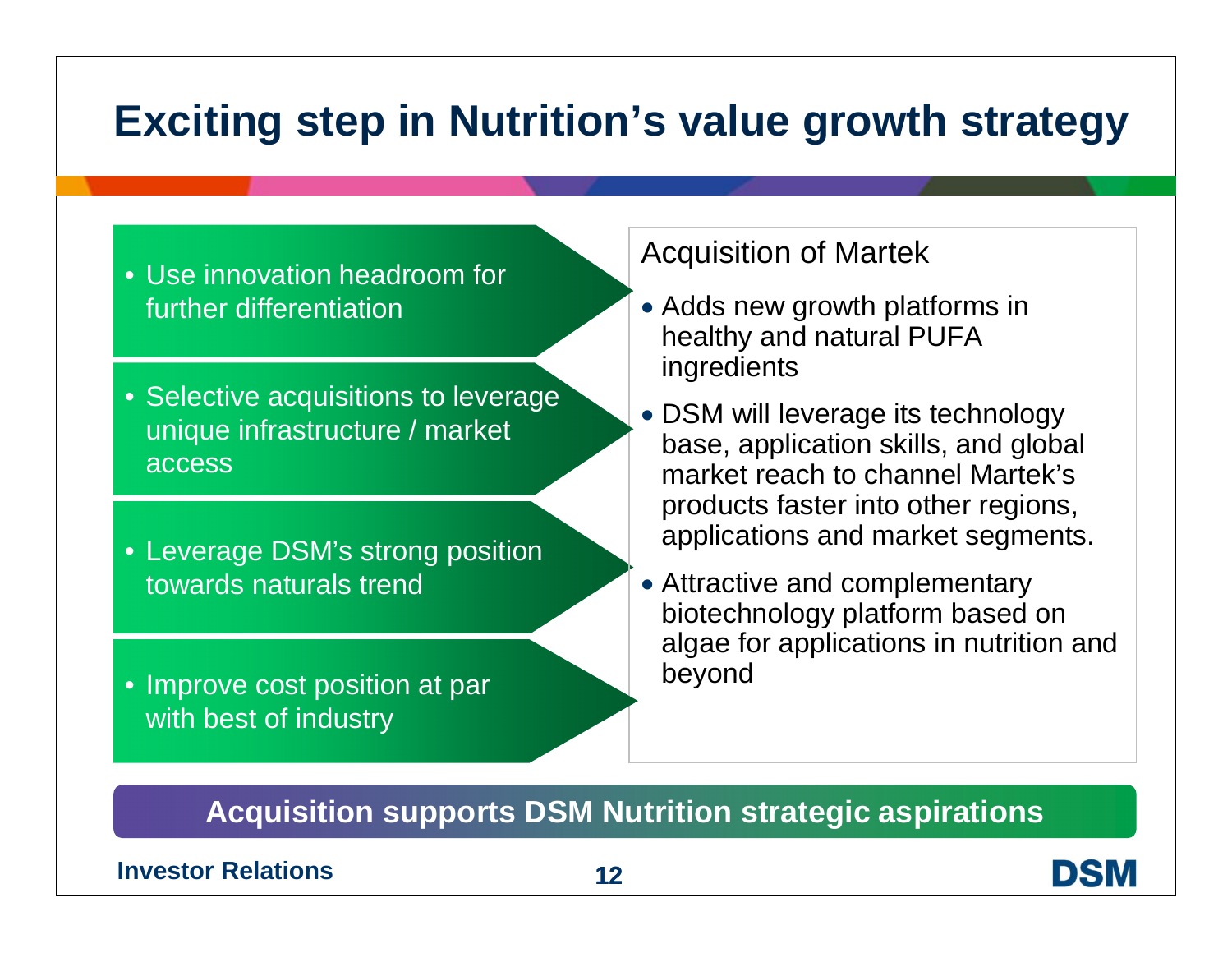## **Financial impact**

- Transaction fully supports Nutrition Cluster's financial targets
	- Significant revenue synergies, accretive to the EBITDA margin
- 100% cash purchase
- Funded from available cash
- Acquisition supports DSM's strong current ratings: S&P A (stable), Moody's A3 (stable)
- The acquisition is immediately EPS accretive for DSM by 15 to 20 euro cents per ordinary share on a full year basis

### **Value creation**

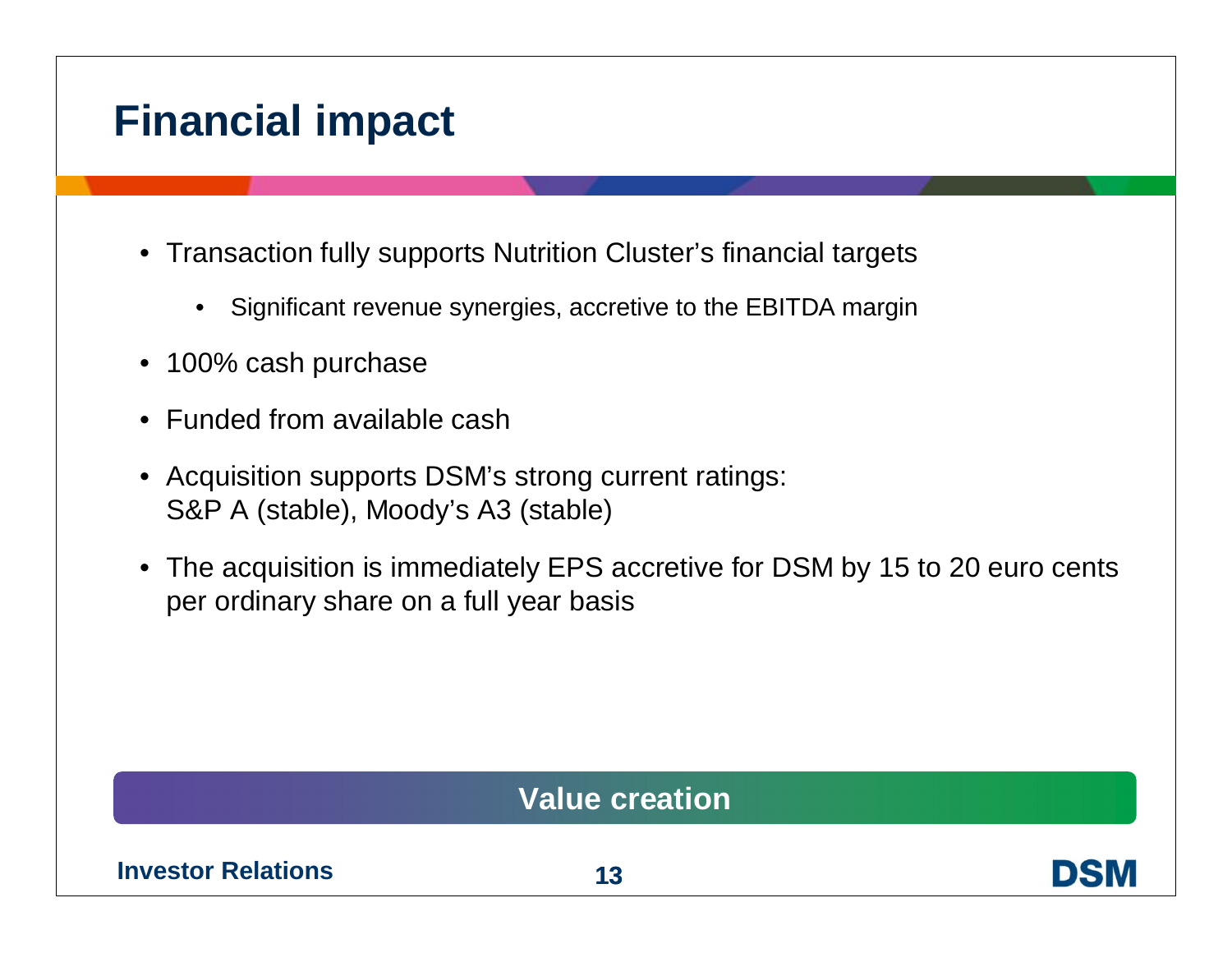## **Conclusions**

- Fully supports DSM's growth as a Life Sciences and Materials Sciences company
- Consistent with DSM Nutrition's strategy: "*continued value growth"*
	- Adds new growth platform for natural, healthy PUFA nutrition ingredients
- Significant growth synergies in building on Martek's strong position in infant formula and developing it further
- The acquisition is immediately EPS accretive for DSM by 15 to 20 euro cents per ordinary share on a full year basis
- Confident about reaching DSM's profitability targets by 2013
	- EBITDA of  $\epsilon$ 1.4 1.6 billion
	- ROCE > 15%

### **DSM in motion:** *driving focused growth*